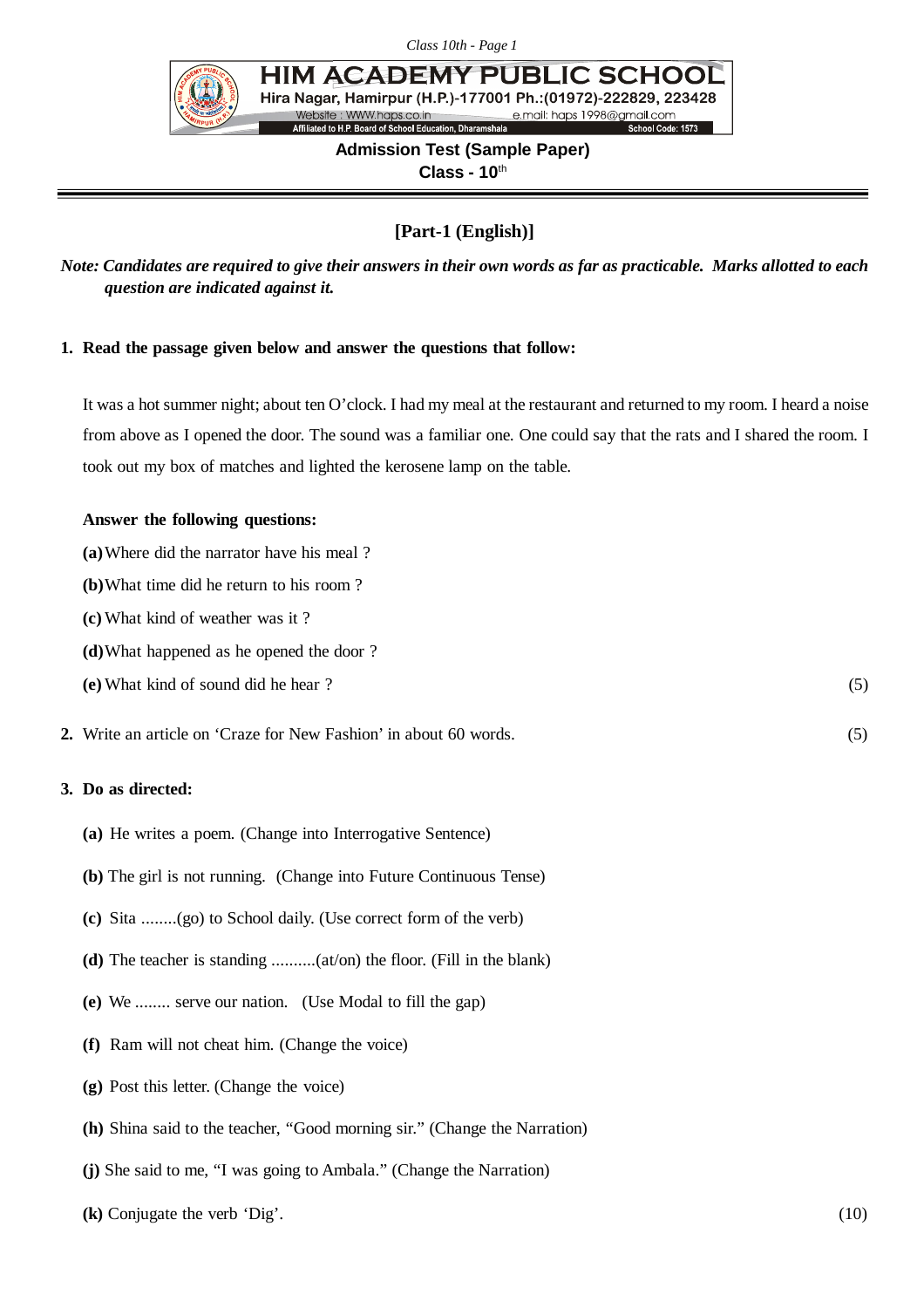## [भाग –2 (हिन्दी)] अधिकतम अंक : 20 प्र०1– निम्नलिखित गद्यांश को घ्यान से पढिए और नीचे लिखे प्रश्नों के उत्तर दीजिए :–

 $(10)$ 

 $(7)$ 

 $(3)$ 

- जिस विद्यार्थी ने समय की कीमत समझ ली, वह सफलता को अवश्य प्राप्त करता है। प्रत्येक विद्यार्थी को अपनी दिनचर्या का समय-सारणी अथवा तालिका बनाकर उसका पूरी दृढ़ता से पालन करना चाहिए। जिस विद्यार्थी ने समय का सही उपयोग करना सीख लिया, उसके लिए कोई भी कार्य असंभव नहीं है। कुछ लोग ऐसे भी हैं, जो किसी कार्य के पूरा न होने पर समय की दुहाई दिया करते हैं। वास्तव में सच्चाई इसके विपरीत होती है। अपनी अकर्मण्यता और आलस्य को वे समय की कमी के बहाने छिपाते हैं। कुछ लोगों को अकर्मण्य रहकर समय की कमी का बहाना बताना अच्छा लगता है। ऐसे लोग केवल बातूनी होते हैं। दुनिया के सफलतम व्यक्तियों ने सदैव व्यस्तता में जीवन बिताया है। उनकी सफलता का रहस्य समय का सदुपयोग रहा है। दुनिया में अथवा प्रकृति में हर वस्तु का समय निश्चित है। समय बीत जाने पर कार्य फलदायक नहीं रहता। सूरज यदि समय पर उदय होना व अस्त होना बंद कर दे, वर्षा यदि समय पर न हो, किसान समय पर अनाज न बोए तो कैसी स्थिति हो जाएगी? ठीक इसी प्रकार यदि विद्यार्थी समय की कीमत नहीं समझेगा तो वह सफलता प्राप्त नहीं कर सकता। परीक्षा के समय यदि विदयार्थी केवल परिश्रम करेगा और शेष दिन आराम करेगा तो उसे वांछित सफलता नहीं मिल सकती।
	- किस विद्यार्थी को सफलता मिलती है ? ক)
	- ख) किसी कार्य के पूरा न होने पर समय की दुहाई देने वाले लोग कैसे होते हैं ?
	- ग) दुनिया के सफलतम व्यक्तियों ने जीवन कैसे बिताया है ?
	- समय बीत जाने पर कार्य कैंसा नहीं रहता ? घ)
	- विदयार्थी को कब वांछित सफलता नहीं मिलती ? ड)
- प्र02— दिए गए संकेत बिन्दुओं के आघार पर निम्नलिखित विषयों में से किसी एक विषय पर 200 से 250 शब्दों में एक निबन्ध लिखिए—
	- क) विद्यार्थी जीवन -
		- 1) भूमिका
		- 2) महत्त्वपूर्ण अवस्था
		- 3) तपस्या का जीवन
		- 4) ब्रहमचर्य
		- 5) उच्च आदर्श
		- 6) उपसंहार
	- ख) मेरे जीवन का लक्ष्य -
		- $1)$  भूमिका
		- 2) विभिन्न लक्ष्य
		- 3) अध्यापक के रूप में कार्य
		- $4)$  उपसंहार

प्र03- निम्नलिखित वाक्यों में प्रयुक्त क्रिया मेद लिखें -

- 1) राजू गाड़ी चला रहा है।
- 2) रमा खेल रही है।
- 3) लड़के मैदान में खड़े हैं।

## **[Part-3 (Maths)]**

## *Note : All questions are compulsory.*

**Q.1** Do as directed

- a) Write the linear equation  $4 3x = 0$  in the form of  $ax + by + C = 0$  and indicate the values of a, b and c.
- b) Write the degree of polynomial  $4-y^2$ .
- c) Sum of the angles of a quadrilateral is \_\_\_\_\_\_\_\_\_\_\_\_.
- d)  $(x+a)(x+b) =$  (4×1= 4)

**Q.2** Solve the following:

- a) Factorise  $6x^2 + 5x 6$ .
- b) Find the volume of hemisphere whose radius is 14 cm.